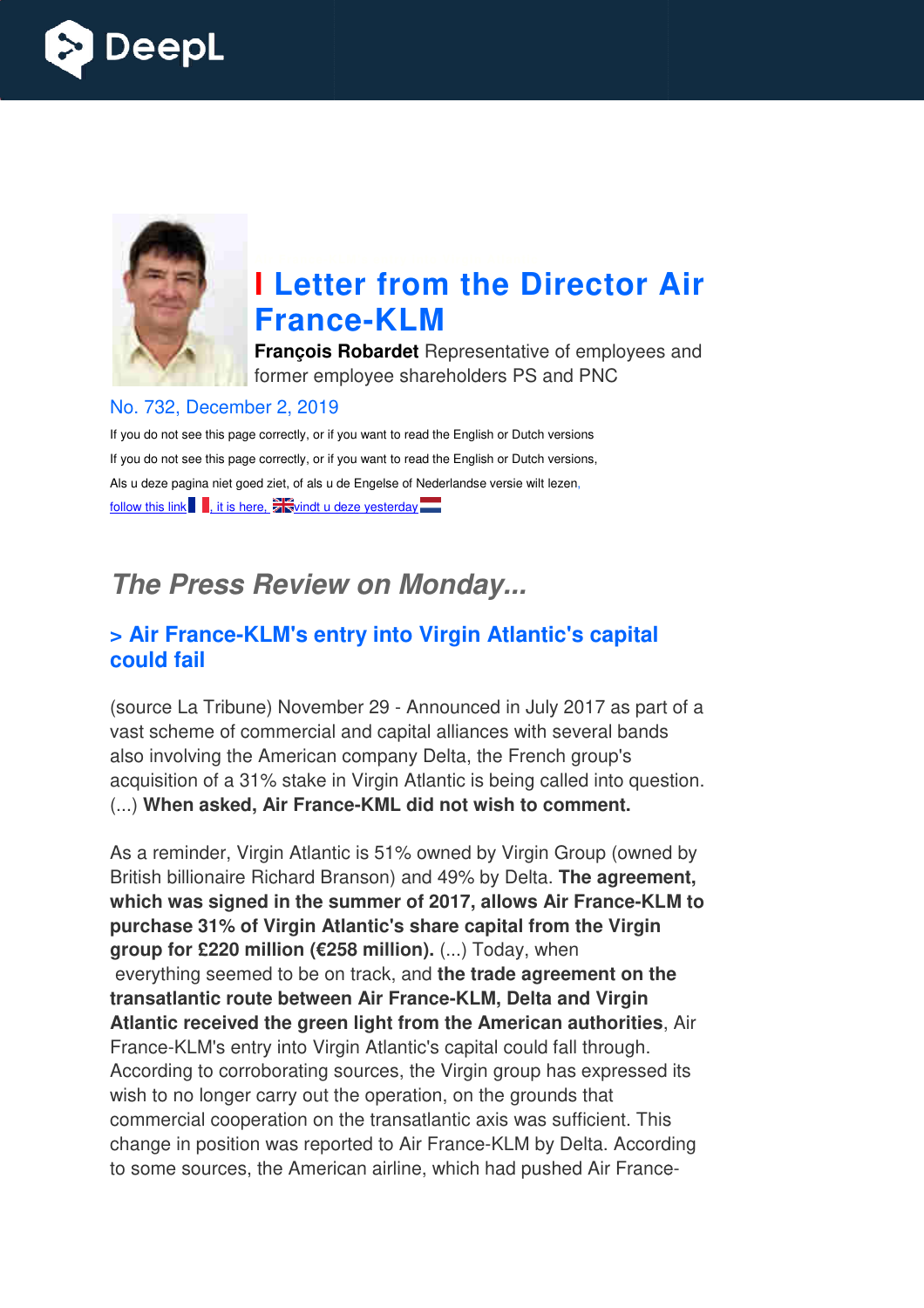KLM for years to do this operation with Virgin, would be strangely in tune with Richard Branson today.

**The ball is in Air France-KLM's hands**. Contractually, the French group can acquire a stake in Virgin Atlantic. (...) The problem is simple: either Air France-KLM goes all the way to the end of an operation that is its only capital-intensive operation for more than ten years. Either it gives up (while keeping the commercial partnership) and prefers to use the money for other external growth projects or simply to finance aircraft. (...) However, the Board of Directors has not yet given its opinion. (...)

*My comment: The only information confirmed so far is that Air France-KLM has not yet purchased the 31% of Virgin Atlantic as initially planned.*

#### **> Fiji Airways entrusts the equipment maintenance of its A350s to AFI KLM E&M**

(source Air & Cosmos) 27 November - Fiji **Airways has** joined the Airbus A350 community of operators with access to AFI KLM E&M's dedicated equipment solutions. The

 Fiji airline has opted for **a long-term partnership, and will benefit from services in equipment repair, logistics and access to spare parts (via the** Main Base Kit and the parts pool).

The signing of this agreement extends AFI KLM E&M's working relationship with Fiji Airways, which began in 2013 for the company's A330 fleet. At the same time, the Airline-MRO group is strengthening its leading position in the Pacific region market, and has established itself as a partner for the main airlines in the area.

**The core of AFI KLM E&M's regional network is the Singapore hub, which includes a parts pool and the repair shop, Singapore Component Solutions.** With nearly 170 aircraft supported on all continents, AFI KLM E&M is now a major player in the A350 equipment support market.

#### **> Dubai Airshow 2019 : The activity dedicated to Airbus services is strengthening in the Middle East**

(source Le Journal de l'Aviation) November 21 - In addition to the many commercial aircraft contracts signed by Airbus, **the Dubai Airshow was also a showcase for the European aircraft manufacturer's service offerings** in the region.

Rémi Maillard, **Director of Airbus Services**, **stressed the importance of this activity for the European aircraft manufacturer, as the entire**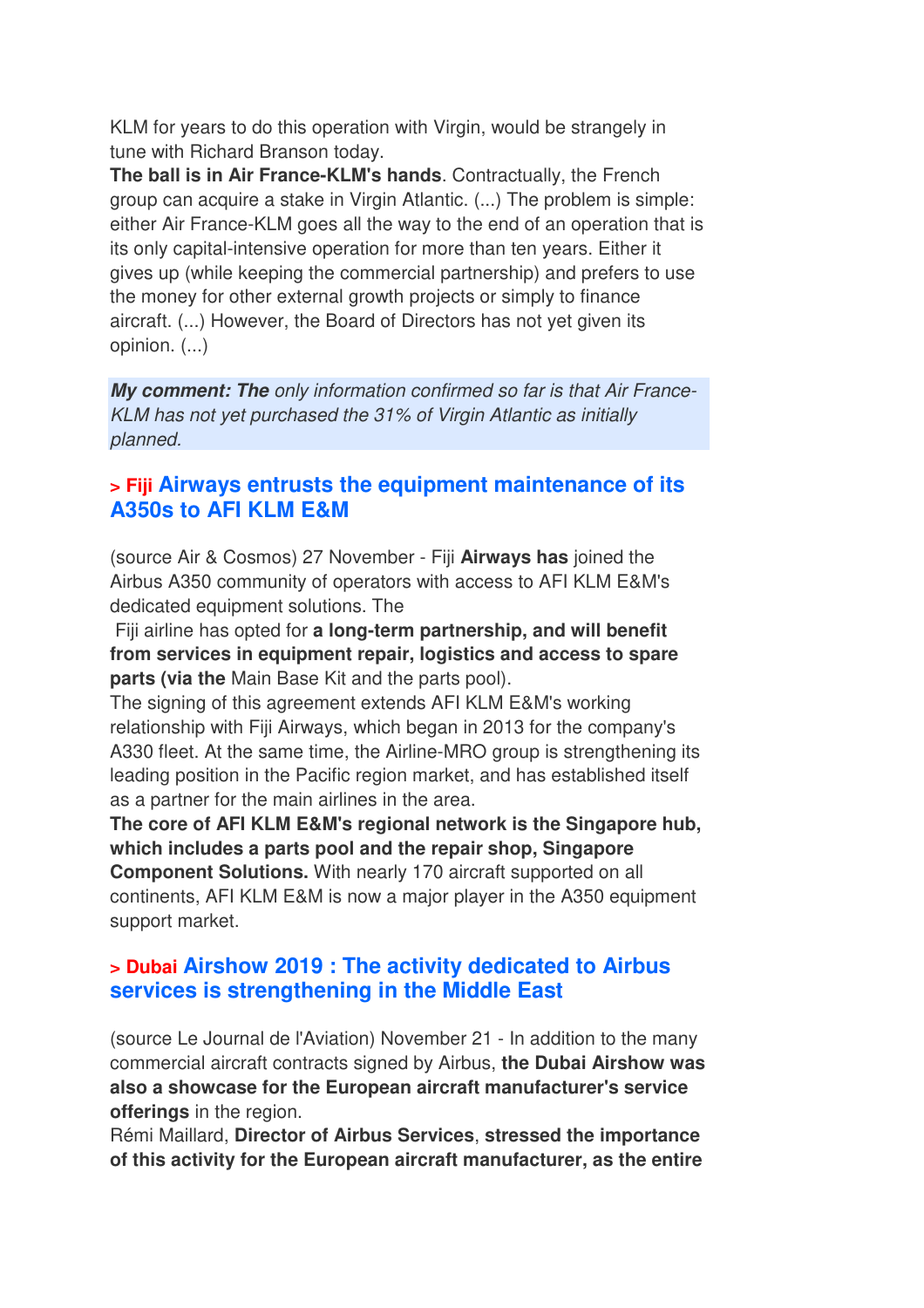**market will almost double in size to generate up to 4900 billion dollars over the next 20 years** if we combine services related to aircraft availability (contracts by the hour, MRO, spare parts, preventive maintenance....), in-flight operations (pilot training, flight planning, documentation...), as well as the passenger experience (retrofit cabin, connected cabin...). **We are then in the same order of magnitude as the new commercial aircraft sales market over the next two decades** (at catalogue prices). In the Middle East region alone, services represent a potential of \$515 billion over the next 20 years. (...) **The Airbus Services Director also returned to the Skywise platform, which now has more than 90 customers for more than 10,000 aircraft that will be gradually connected**. Companies in the region that have chosen Airbus' digital platform include Saudia, Flynas, Emirates, Jazeera, Etihad, Oman Air, Gulfair and Air Arabia. Rémi Maillard was once again very confident that the 100 airline target would be reached by the end of the year. (...)

*My comment: In recent years, manufacturers (Boeing and Airbus) and equipment manufacturers (engine manufacturers in particular) have been looking for growth opportunities.* 

*These players have turned to two markets, maintenance and data.* 

*They compete directly with historical players such as AFI KLM E&M or Lufthansa Technik.*

#### **> Lufthansa: Qatar Airways as a future partner?**

(source Boursier com) December 2 - Towards a complete overhaul of the European sky? The **latest statements by Qatar Airways' CEO had the effect of a small bomb on the sector on Monday morning as the CEO indicated that he was considering taking a stake in Lufthansa**. "If the opportunity to invest in Lufthansa presented itself, we would look into it," Akbar al Baker told the German agency DPA. Qatar Airways could initially propose to the German airline to enter into a partnership. "Germany is an important country for us, whether it is for air transport services or for tourism development," the leader stressed, referring to a possible code-share agreement or commercial cooperation.

Simple announcement effect or real Qatari will, any entry by the Gulf company into the capital of the German carrier would trigger significant changes within the major global alliances. Qatar Airways, a **member of Oneworld in the same way as British Airways or American Airlines**, has indicated that this membership could constitute an obstacle to any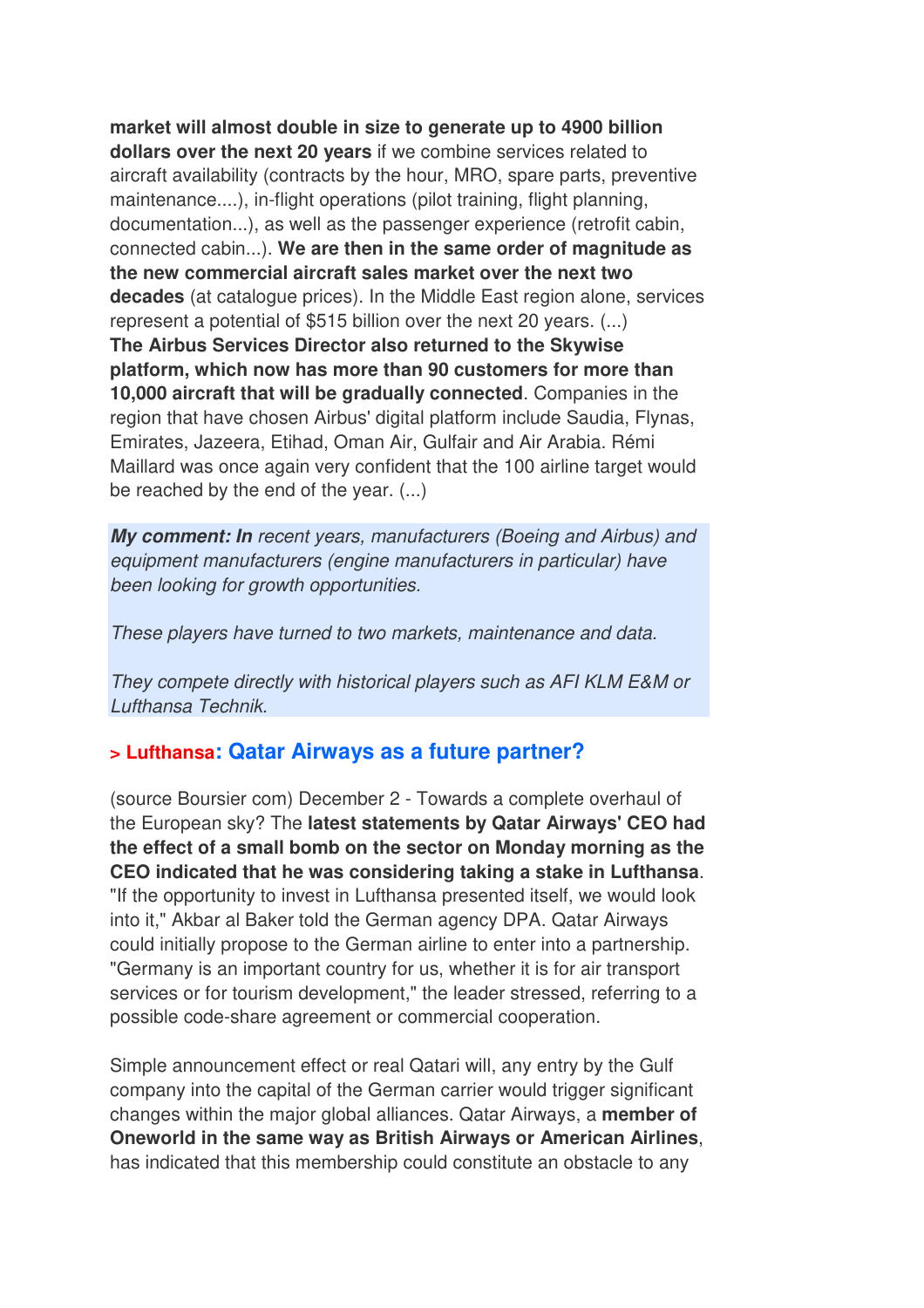partnership with Lufthansa, which is part of the Star Alliance (United Airlines, Air Canada). However, **the Doha-based carrier has often indicated that it may have to leave the alliance due to a lack of good understanding with its other partners. To better enter Star Alliance?**

*My comment: Qatar Airways has been a member of the Oneworld alliance since 2013, alongside the companies of the IAG group, in which it holds 20% of the shares, American Airlines, Cathay Pacific, Japan Airlines ....and LATAM.* 

*She is expected to join Skyteam in October 2020.*

#### **> The takeover of Alitalia is still at an impasse**

(source: Le Journal de l'Aviation with AFP) 29 November - **The takeover of the Italian airline Alitalia, which is in difficulty, has reached an impasse** after months of unsuccessful negotiations with potential buyers, causing serious concern to the unions while the Italian government remains undecided on the solution to be adopted.

"For the **moment, there is no market solution,**" Economic Development Minister Stefano Patuanelli pointed out several times this week.

"We must understand how to create a market solution (one or more private purchasers) or how to act to find a possibility, compatible with the financial means" currently available to Alitalia "to find a different solution", he added, paving the way for direct involvement of the Italian State in the rescue.

"We are thinking about the next steps we can take. At the moment, **we have taken note (...) that there is no longer a consortium that can make a definitive takeover bid,**" he added. (...)

 According to AGI calculations, Alitalia's "best" year in the last decade was 2011 with a loss of "only" 69 million euros, a figure that rose to 280 million the following year to reach 580 million in 2014. (...)

"With the money wasted in Alitalia, the Italian State could have bought six airlines, namely Air France, KLM, Turkish Airlines, Fly Norvegian, Finnair and SAS," says the ADUC consumer association. (...)

*My comment: Over the past fifteen years, several restructurings have enabled Alitalia to significantly reduce its costs. Despite this, the Italian company never managed to return to profitability.* 

*Its main difficulties are known: a too weak presence on its domestic*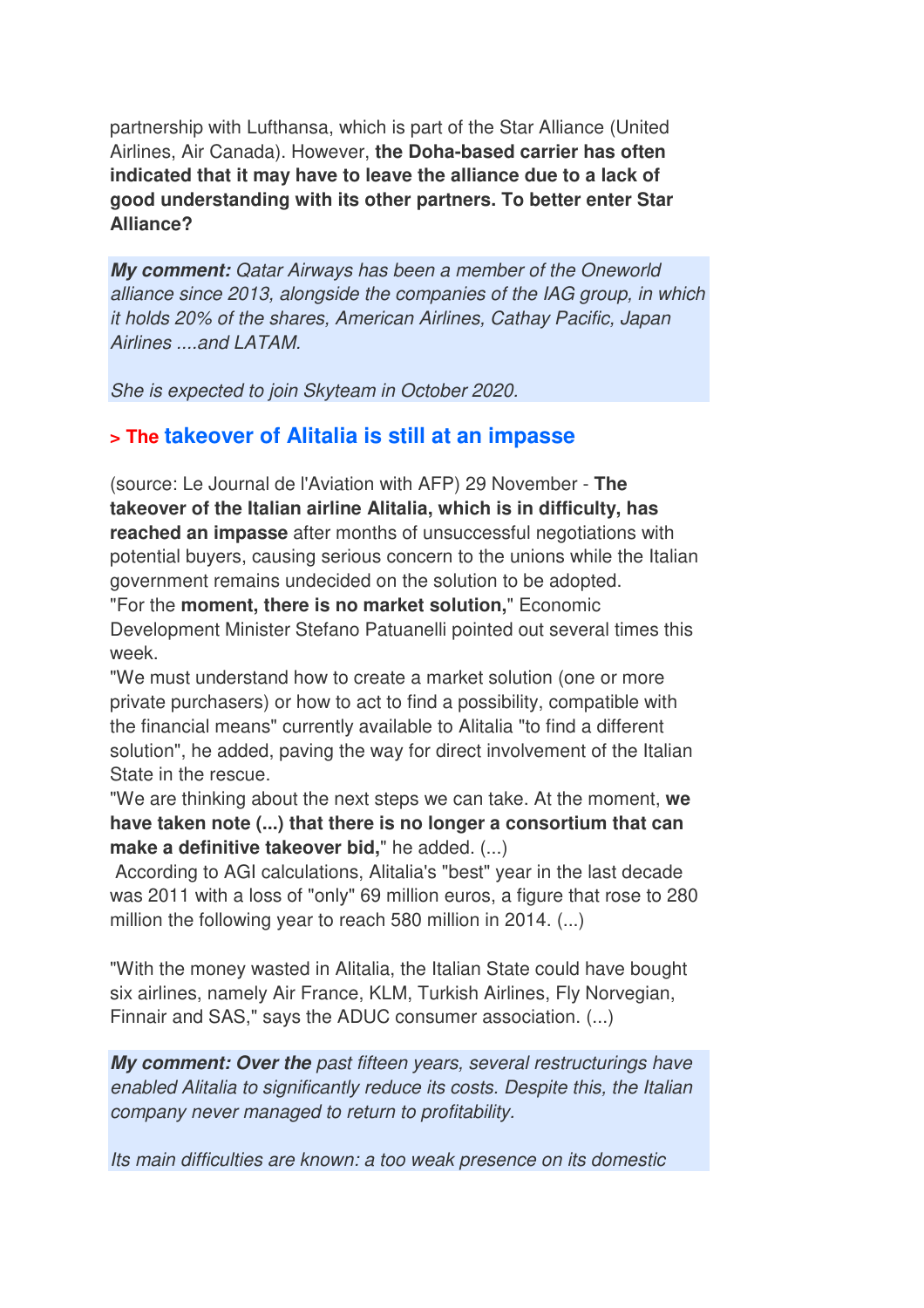*market and a double hub (Milan for business passengers and Rome for leisure passengers) which does not generate sufficient revenue.*

### **> Lufthansa sells its catering activities in Europe**

(source L'Écho) November 26 - **In April, Lufthansa announced the "total or partial" sale of LSG**, its subsidiary active in catering. An **activity that must face low margins in a competitive market**. Earlier this year, Lufthansa CEO Carsten Spohr said that the airline's catering business was suffering from the large number of sites it serves, high staff costs and exposure to exchange rates. (...) "

The sale is part of the Lufthansa Group's new strategy to focus on its air transport business". "

Two potential buyers remained in the running after an endless auction process, according to sources close to the case: the airline catering company Gategroup, and its Austrian rival Do & Co. And **Gategroup's offer has exceeded that of Do & Co.** 

**Gategroup, a former Swissair subsidiary operating under the Gategourmet brand**, is owned by the Singapore public fund Temasek and the Asian investment company RRJ Capital, which took over the company from the Chinese conglomerate HNA in several stages. **With 43,000 employees and a turnover of 4.9 billion Swiss francs (4.5 billion euros) in 2018, it is the world leader in the sector**.

*My comment: Gategroup also controls Servair. At the end of 2016, it acquired 49.99% of the capital of the subsidiary of the Air France-KLM group.*

#### **> Hong Kong Airlines delays payment of wages due to reduced ridership**

(source AFP) November 29 - **Hong Kong Airlines announced on Friday that the** payment of salaries to some of its staff will be delayed, as **its activities are "severely affected**" by the political crisis in the former British colony.

**Almost six months of demonstrations have dealt a severe blow to Hong Kong's tourist traffic** and many companies serving the megalopolis are facing difficulties. (...)

 Since the beginning of the protest movement in June, the number of arrivals in the former British colony has fallen by half.

This drop in tourist numbers is severely affecting the Hong Kong economy already affected by the trade war that this book Washington and Beijing. Hong Kong entered recession in the third quarter.

**Cathay Pacific is also affected by the drop in** passenger **traffic**, although it has been criticised by Beijing for the participation of some of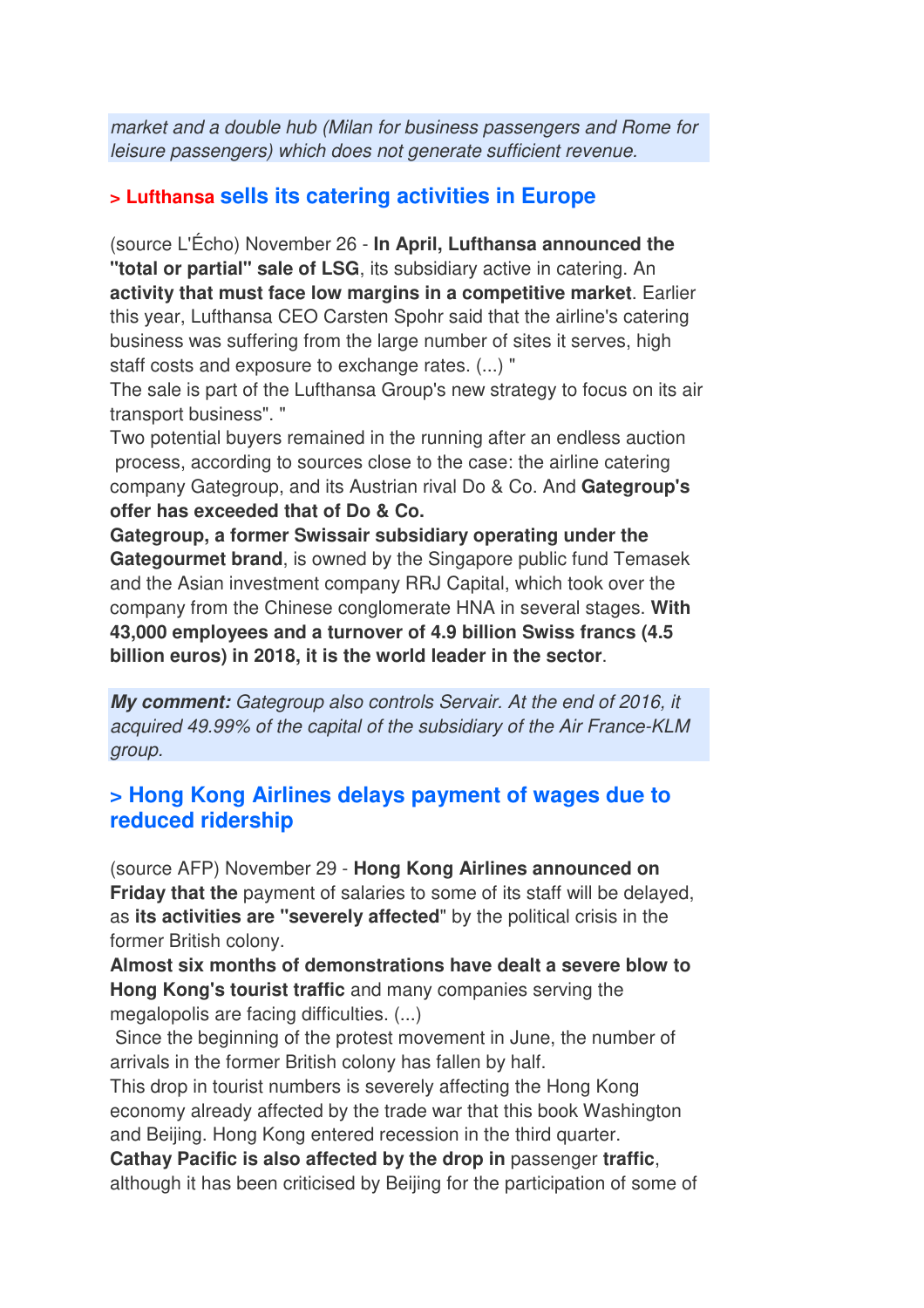its staff in the pro-democracy movement. **Singapore Airlines, China Eastern and Virgin Australia have all reduced the number of flights to Hong Kong**.

### **> Why Boeing is sinking into the crisis**

(source Le Journal du Dimanche) December 1 - (...) The last major aviation event of 2019 was supposed to give Boeing's temperature, shaken by the biggest industrial crash in its history. (...)

**In Dubai, the American representatives could only confirm their growing embarrassment at** a crisis expected to last at least until the first half of 2020. If by then, nothing will again thwart their plans. (...)

In September, the **American's orders for 2019 were still blocked at 170 aircraft**, 56 of which were in cargo format. **This is five times less than last year** when its sales soared to 893 units, including 665 137 Max models. (...)

Like the Airbus A380, the **very large aircraft in its range, the 777, is no longer as popular**. This mistrust was further confirmed by Emirates' desire to convert orders from 777 to 787, which are easier to fill. However, the American still believes in his super jumbo. The three versions of its new 777 will make their certification flights in early 2020, with first deliveries expected in 2021. (...)

**With the 737 Max**, (...) just six months ago, Boeing was looking to increase its production rate. Reducing it is now his priority. Because where to store the devices leaving the assembly line? They are currently parked at three sites across the United States, which are already in the process of saturation.

**Their return to service will become an industrial puzzle**. Once the new certification has been obtained on the American side, and then in other countries, the problems will not be over for Boeing. All the Max dormants will have to be repatriated to Seattle and "awakened", at the cost of numerous tests. The pilots of each company will have to return to training, a priori on a simulator, but why not in real conditions. "Each company will decide what it wants to do," says the aircraft manufacturer.  $\left( \ldots \right)$ 

The Max's avatars have shaken passengers' confidence in aircraft manufacturers, but also in certification bodies. (...) No more question for Europeans to follow the American opinion. (...)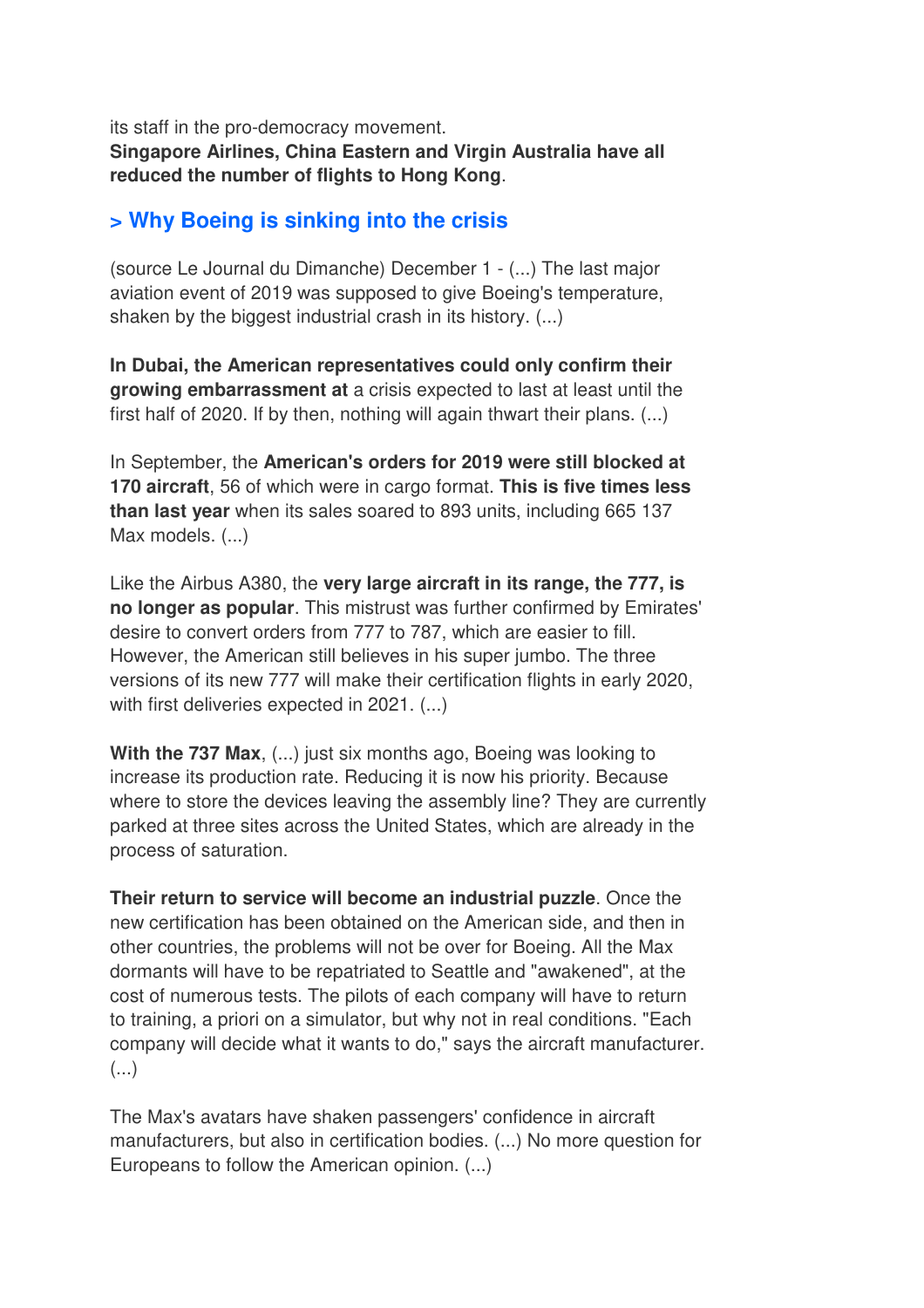**After pointing out the failure of on-board software**, insufficient pilot training, problems with the design of the aircraft's structure itself (particularly heavy engines), **a more serious defect in the flight control control system is now being reported.** The second accident report, that of Ethiopian Airlines, expected before the end of the year, may provide the answer.

*My comment: Boeing has been making modifications to the B737 Max for more than a year.* 

*Airline customers are getting impatient and wondering: why is it taking so long? Are there any modifications other than those related to the MCAS system, which is responsible for the two fatal accidents of the B737 Max?*

#### **> Orly runway 3 back in service on Monday after major refurbishment work**

(source Le Figaro with AFP) 2 December - **Runway 3 at Orly airport,** closed for more than four months to be deconstructed and rebuilt, **was put back into service on Monday**, announced the airport manager Groupe ADP.

**In 18 weeks of work, more than 6,000 flights have been modified** (moved or cancelled), the group said in a statement. Runway 3 at Orly, Paris' southern airport, was built in 1947 and extended in 1959 to a length of 3,320 m.

**The western two thirds of the runway was deconstructed and rebuilt completely due to structural disorders, while the remaining** third was reloaded with asphalt.

From an environmental point of view, a recycling plant, located specifically on the airport's runways, has allowed the reuse of 200,000 tonnes of materials from the former runway 3, according to Groupe ADP.

This recycling made it possible to avoid the circulation of 13,000 semitrailers: 6,500 for evacuation to a landfill and the same number for transporting materials to the site, according to the same source.

**Due to the natural drift of magnetic north, runway 3 or runway 08- 26 has changed its name to runway 07/25**. These numbers, which are frequently seen at the edge of the runway on landing, indicate the orientation of the runway in relation to magnetic north.

#### **> Stop the growth of air traffic: what if it all started in**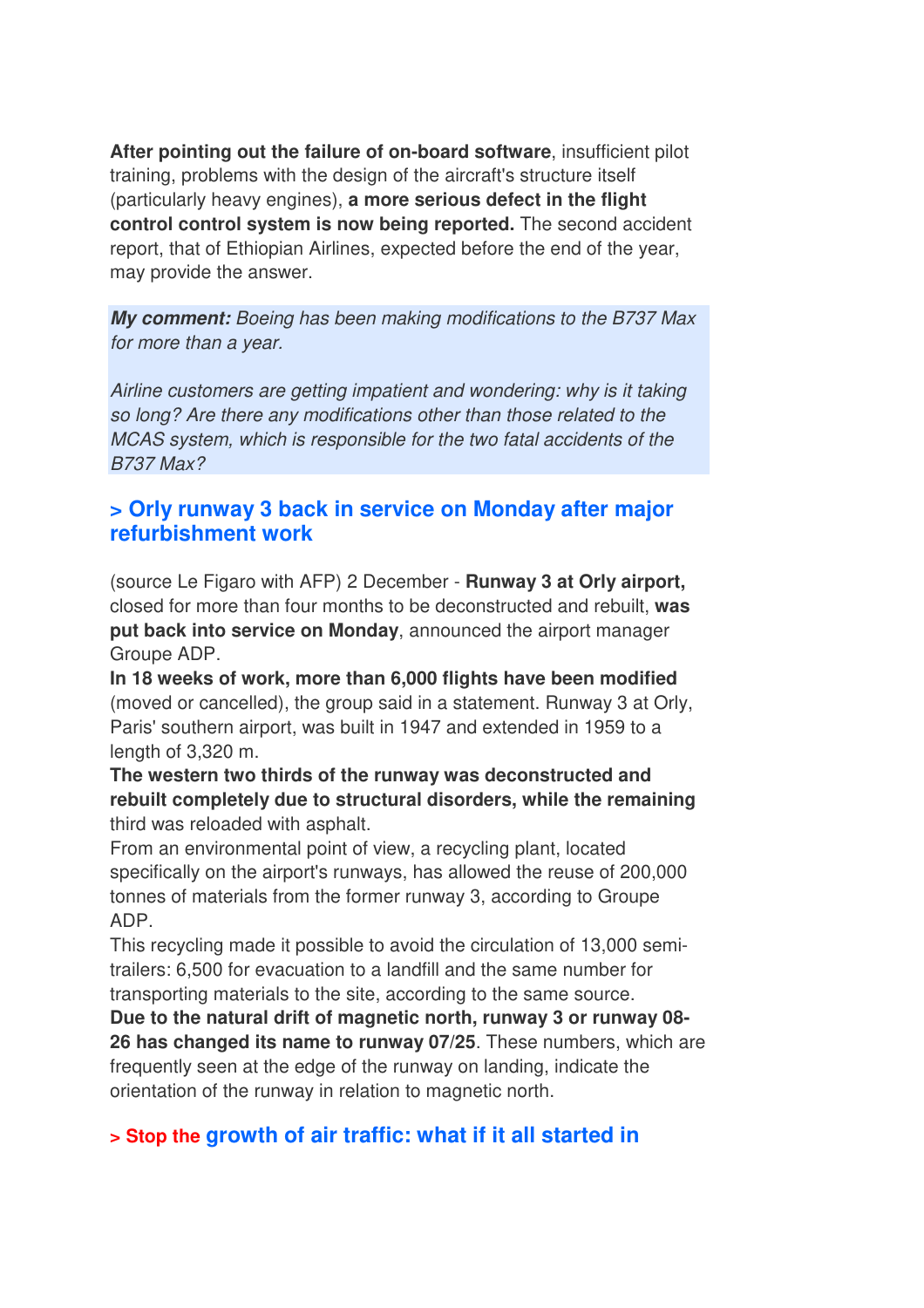#### **Beauvais?**

(source Libération Par Un collectif) November 25 - Over the past two decades, **Beauvais-Tillé airport, the hub of the low-cost airline Ryanair, has become the "third airport in Paris"**. (...)

At the beginning of 2019, the airport operating company submitted a draft decree to the Ministry of Ecological and Solidarity Transition to increase its traffic from 4 to 6 million passengers per year by 2022 by allowing exemptions from the night curfew. (...)

**Already in 2008 and again in 2017, the regional audit chamber pointed to the undue preferential regime enjoyed by Ryanair: the airport operating company**, although it acts as a public service delegation, grants the Irish company free ground services and **reimburses environmental taxes theoretically borne by the company: 78 million euros were paid over the period 2008-2014**, in total disregard of the "polluter-pays" principle.

**Here as elsewhere, Ryanair's business model is based on a massive infusion of public money**, which the company ensures by waving the red cloth of relocation and job losses. (...)

 Globally, the increase in traffic from 4 to 6 million passengers will have catastrophic climatic consequences: it will generate an emissions surplus of around 225,000 tonnes equivalent - CO2 per year - even though an unprecedented collective effort would be required to reduce our emissions by a factor of four in two decades and limit global warming to 2°C.

These additional emissions are all the more unacceptable as air transport remains, even when it is low-cost, the business of a privileged minority. Under these circumstances, supporting the modification of the curfew and **continuing to comply with the demands of Ryanair** which is one of the ten largest European CO2 emitters - **is a real folly: at local level for residents and for public finances, at global level for the climate.** (...)

*My comment: In Beauvais as elsewhere, the position of the elected representatives has always been delicate. Should airlines be subsidised and thus encourage job creation at the expense of the comfort of local residents?* 

*For years, the answer was "yes".* 

*But the fight against global warming has changed the situation. It now seems inconsistent to seek to preserve the planet while subsidizing low-*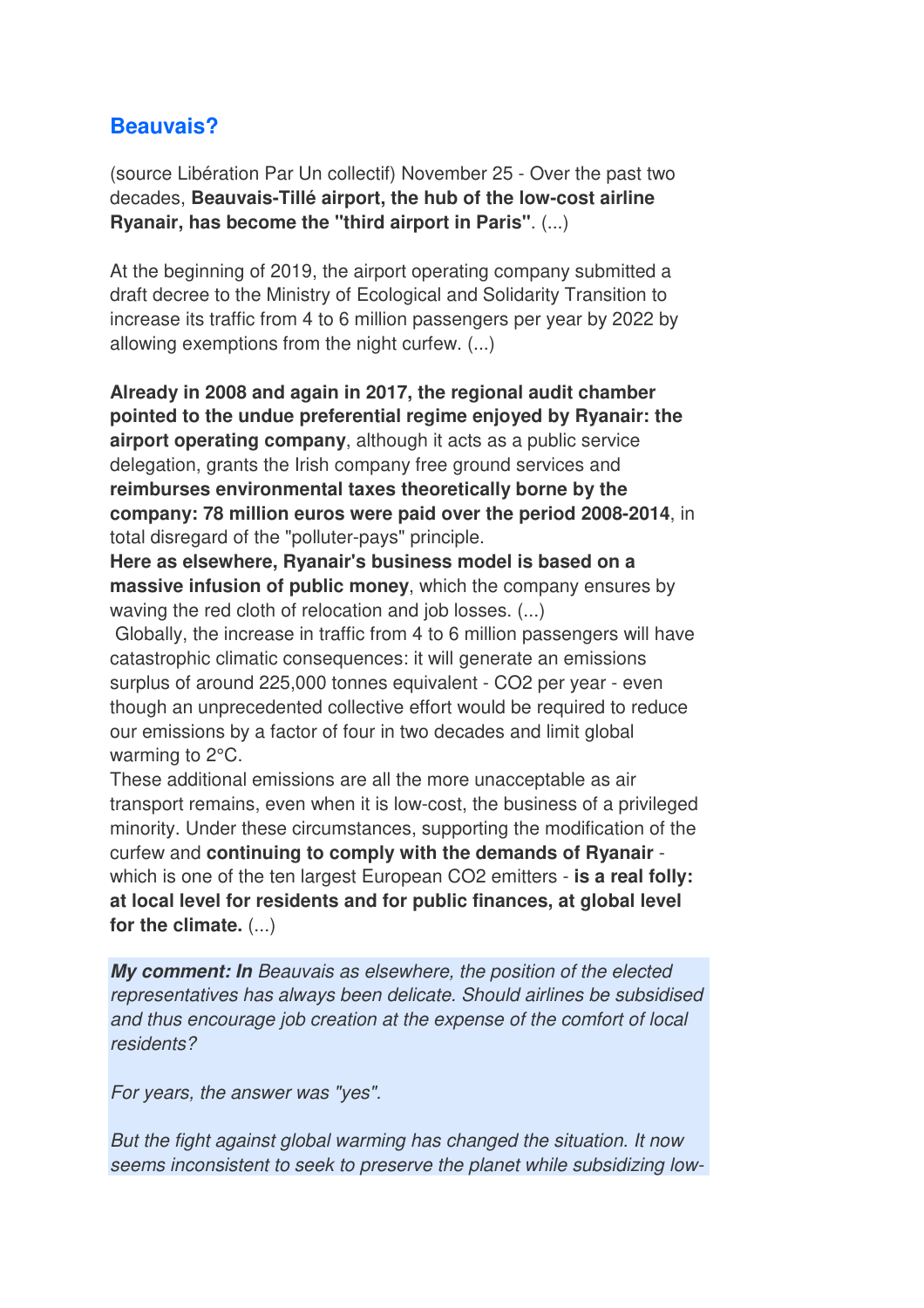# *End of the press review*

#### **> Follow-up to the referendum on the privatisation of Aéroports de Paris**

The consultation mechanism on the privatisation of the ADP group is open from 13 June to March 2020. To lead to a shared initiative referendum (RIP), it requires the signature of 4.7 million voters.

On the Internet, the consultation is signed on the website referendum.interieur.gouv fr

As of November 18, when half of the signature deadline has passed, the consultation had collected 1,001,000 signatures, or 21.22% of the required signatures.

#### **> My comment on the evolution of the Air France-KLM share price**

**The Air France-KLM share is at €10.44 at the end of Monday, December 2. It is down -1.28%,** following a deterioration in opinion by Crédit Suisse.

**The average (consensus) of analysts for the AF-KLM share is 11.07 euros,** up following the announcement of the 3rd quarter and first nine months of the year results.

**The barrel of Brent oil** (North Sea) **is down from \$1 to \$61.**

#### **This indicative information does not in any way constitute an incentive to sell or solicit the purchase of Air France-KLM shares.**

You may react to this press review or provide me with any information or thoughts that may help me to better manage my role as a director of the Air France-KLM group.

#### **You can ask me, by return, any questions about the Air France-KLM group or employee share ownership....**

See you soon.